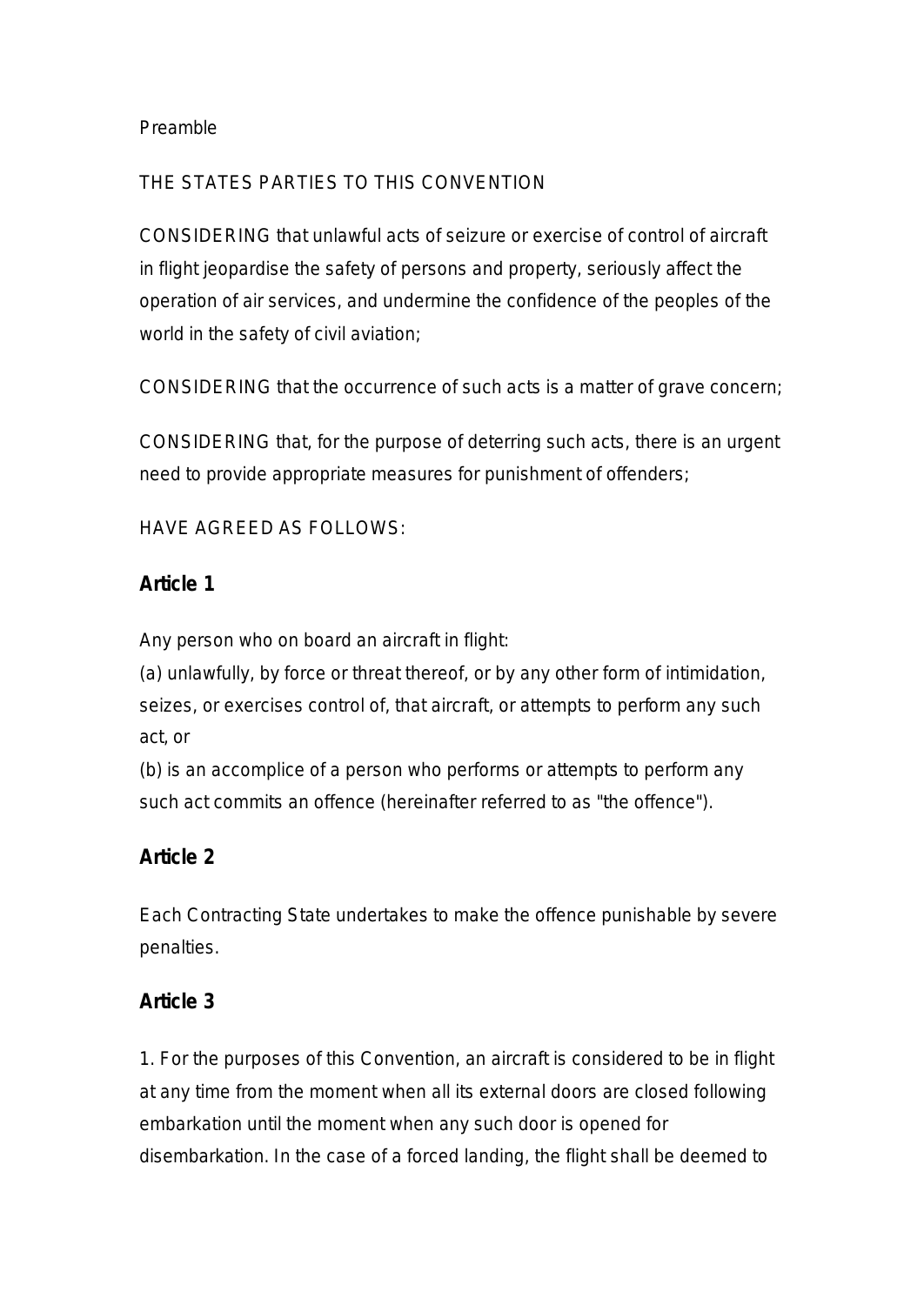continue until the competent authorities take over the responsibility for the aircraft and for persons and property on board.

2. This Convention shall not apply to aircraft used in military, customs or police services.

3. This Convention shall apply only if the place of take-off or the place of actual landing of the aircraft on board which the offence is committed is situated outside the territory of the State of registration of that aircraft; it shall be immaterial whether the aircraft is engaged in an international or domestic flight.

4. In the cases mentioned in Article 5, this Convention shall not apply if the place of take-off and the place of actual landing of the aircraft on board which the offence is committed are situated within the territory of the same State where that State is one of those referred to in that Article.

5. Notwithstanding paragraphs 3 and 4 of this Article, Articles 6, 7, 8 and 10 shall apply whatever the place of take-off or the place of actual landing of the aircraft, if the offender or the alleged offender is found in the territory of a State other than the State of registration of that aircraft.

## **Article 4**

1. Each Contracting State shall take such measures as may be necessary to establish its jurisdiction over the offence and any other act of violence against passengers or crew committed by the alleged offender in connection with the offence, in the following cases:

(a) when the offence is committed on board an aircraft registered in that State; (b) when the aircraft on board which the offence is committed lands in its territory with the alleged offender still on board;

(c) when the offence is committed on board an aircraft leased without crew to a lessee who has his principal place of business or, if the lessee has no such place of business, his permanent residence, in that State.

2. Each Contracting State shall likewise take such measures as may be necessary to establish its jurisdiction over the offence in the case where the alleged offender is present in its territory and it does not extradite him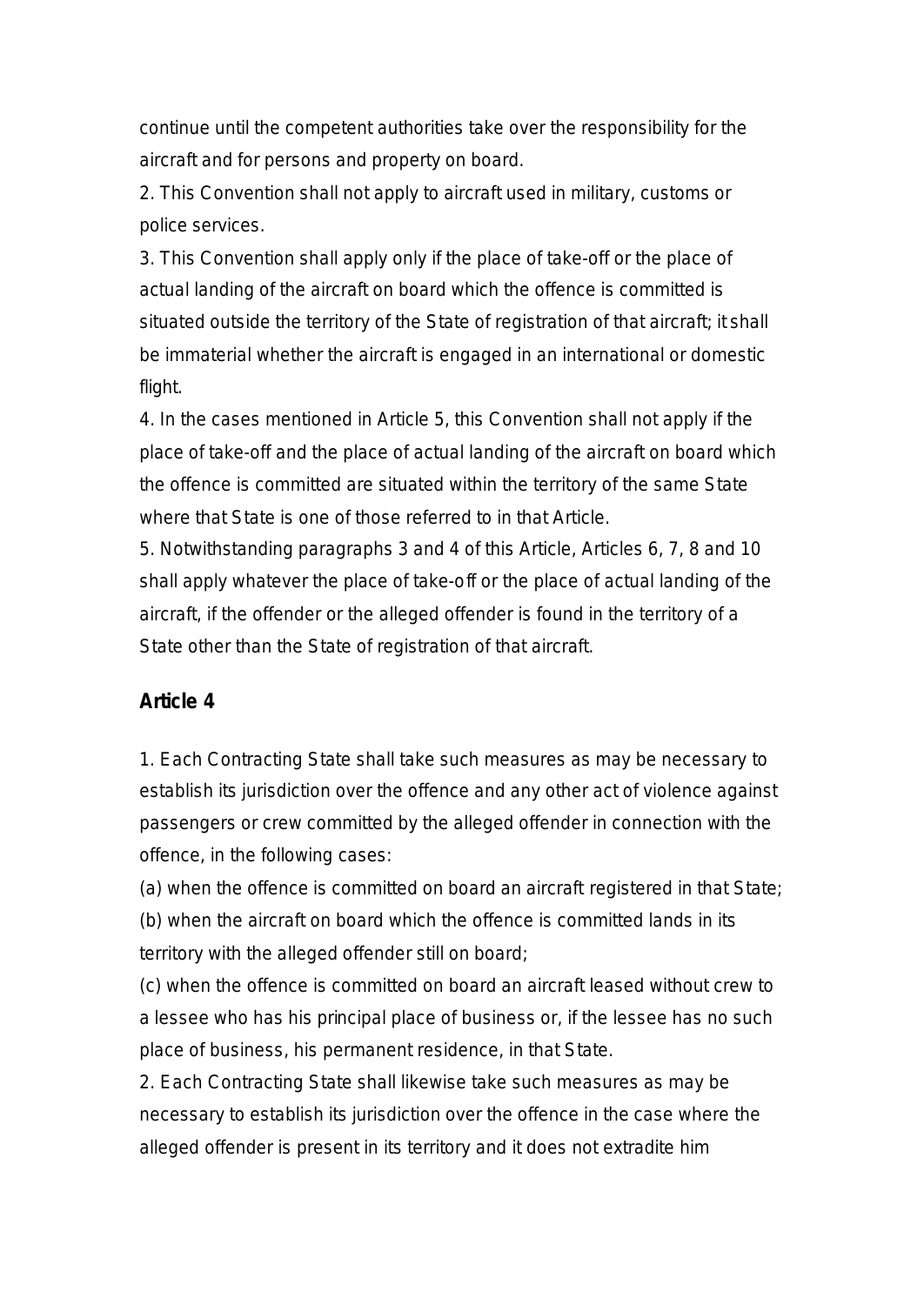pursuant to Article 8 to any of the States mentioned in paragraph 1 of this Article.

3. This Convention does not exclude any criminal jurisdiction exercised in accordance with national law.

## **Article 5**

The Contracting States which establish joint air transport operating organizations or international operating agencies, which operate aircraft which are subject to joint or international registration shall, by appropriate means, designate for each aircraft the State among them which shall exercise the jurisdiction and have the attributes of the State of registration for the purpose of this Convention and shall give notice thereof to the International Civil Aviation Organization which shall communicate the notice to all States Parties to this Convention.

# **Article 6**

1. Upon being satisfied that the circumstances so warrant, any Contracting State in the territory of which the offender or the alleged offender is present, shall take him into custody or take other measures to ensure his presence. The custody and other measures shall be as provided in the law of that State but may only be continued for such time as is necessary to enable any criminal or extradition proceedings to be instituted.

2. Such State shall immediately make a preliminary enquiry into the facts. 3. Any person in custody pursuant to paragraph 1 of this Article shall be assisted in communicating immediately with the nearest appropriate representative of the State of which he is a national.

4. When a State, pursuant to this Article, has taken a person into custody, it shall immediately notify the State of registration of the aircraft, the State mentioned in Article 4, paragraph 1(c), the State of nationality of the detained person and, if it considers it advisable, any other interested States of the fact that such person is in custody and of the circumstances which warrant his detention. The State which makes the preliminary enquiry contemplated in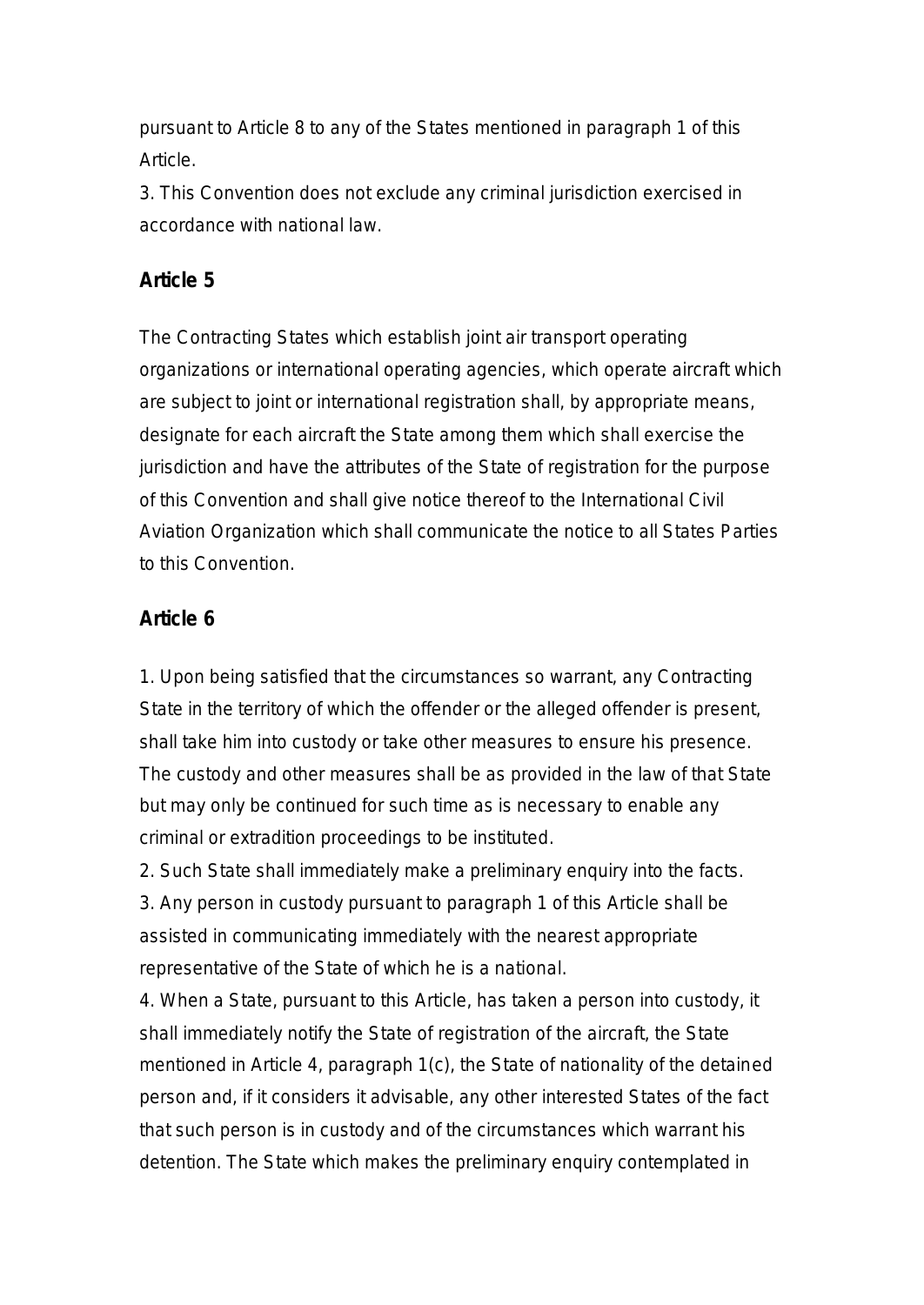paragraph 2 of this Article shall promptly report its findings to the said States and shall indicate whether it intends to exercise jurisdiction.

## **Article 7**

The Contracting State in the territory of which the alleged offender is found shall, if it does not extradite him, be obliged, without exception whatsoever and whether or not the offence was committed in its territory, to submit the case to its competent authorities for the purpose of prosecution. Those authorities shall take their decision in the same manner as in the case of any ordinary offence of a serious nature under the law of that State.

# **Article 8**

1. The offence shall be deemed to be included as an extraditable offence in any extradition treaty existing between Contracting States. Contracting States undertake to include the offence as an extraditable offence in every extradition treaty to be concluded between them.

2. If a Contracting State which makes extradition conditional on the existence of a treaty receives a request for extradition from another Contracting State with which it has no extradition treaty, it may at its option consider this Convention as the legal basis for extradition in respect of the offence. Extradition shall be subject to the other conditions provided by the law of the requested State.

3. Contracting States which do not make extradition conditional on the existence of a treaty shall recognize the offence as an extraditable offence between themselves subject to the conditions provided by the law of the requested State.

4. The offence shall be treated, for the purpose of extradition between Contracting States, as if it had been committed not only in the place in which it occurred but also in the territories of the States required to establish their jurisdiction in accordance with Article 4, paragraph 1.

# **Article 9**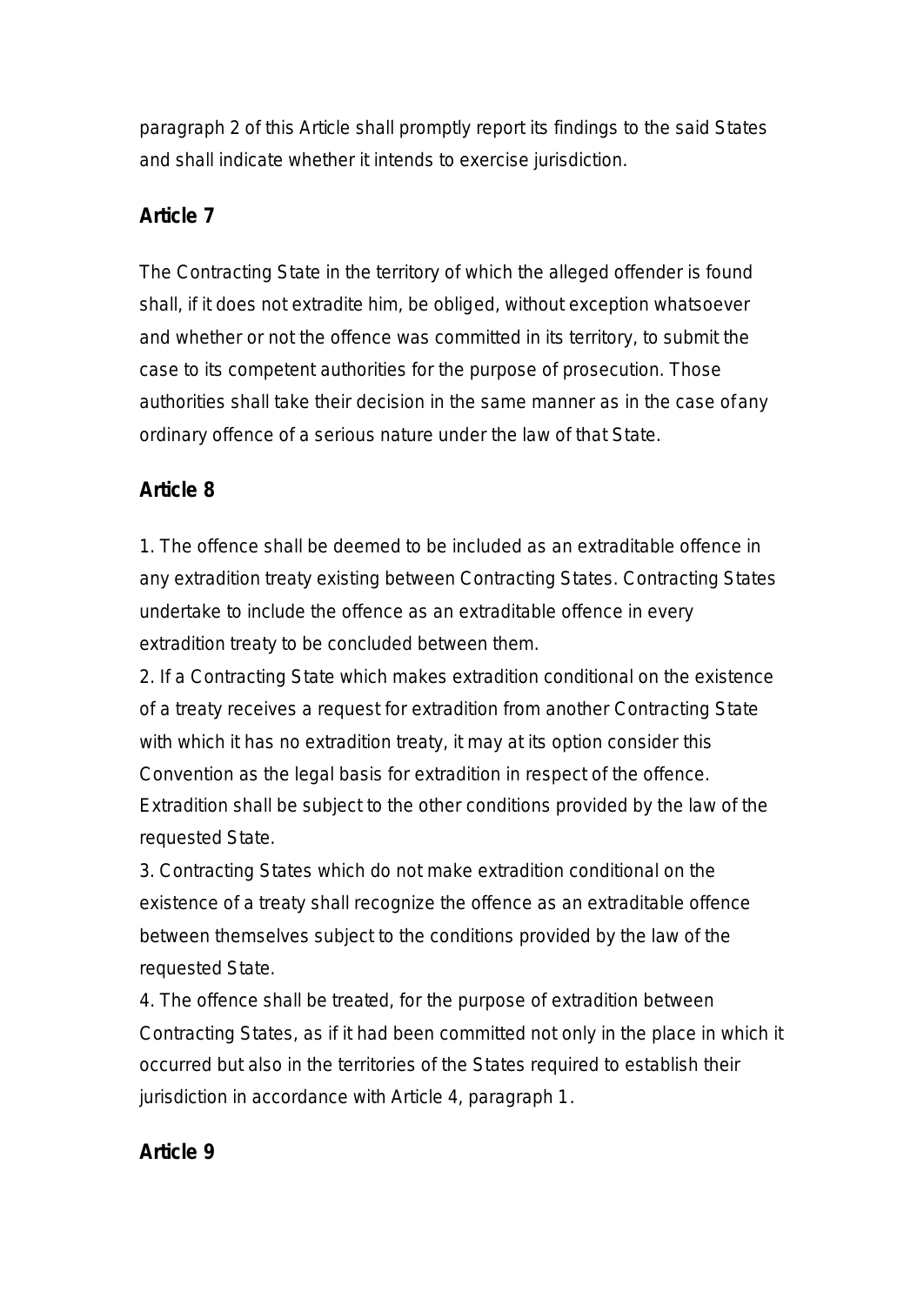1. When any of the acts mentioned in Article 1(a) has occurred or is about to occur, Contracting States shall take all appropriate measures to restore control of the aircraft to its lawful commander or to preserve his control of the aircraft.

2. In the cases contemplated by the preceding paragraph, any Contracting State in which the aircraft or its passengers or crew are present shall facilitate the continuation of the journey of the passengers and crew as soon as practicable, and shall without delay return the aircraft and its cargo to the persons lawfully entitled to possession.

# **Article 10**

1. Contracting States shall afford one another the greatest measure of assistance in connection with criminal proceedings brought in respect of the offence and other acts mentioned in Article 4. The law of the State requested shall apply in all cases.

2. The provisions of paragraph 1 of this Article shall not affect obligations under any other treaty, bilateral or multilateral, which governs or will govern, in whole or in part, mutual assistance in criminal matters.

# **Article 11**

Each Contracting State shall in accordance with its national law report to the Council of the International Civil Aviation Organization as promptly as possible any relevant information in its possession concerning:

(a) the circumstances of the offence;

(b) the action taken pursuant to Article 9;

(c) the measures taken in relation to the offender or the alleged offender, and, in particular, the results of any extradition proceedings or other legal proceedings.

# **Article 12**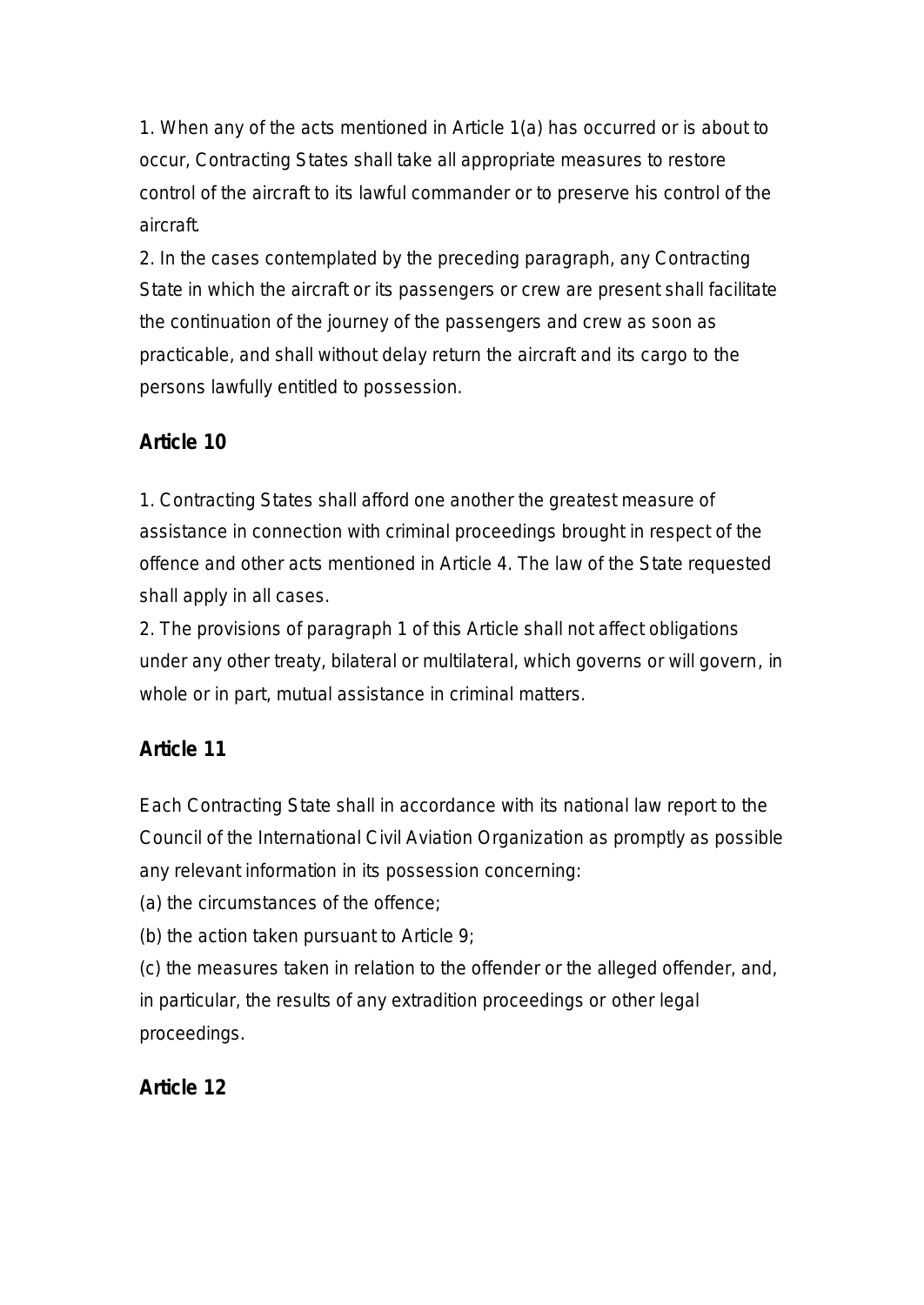1. Any dispute between two or more Contracting States concerning the interpretation or application of this Convention which cannot be settled through negotiations, shall, at the request of one of them, be submitted to arbitration. If within six months from the date of the request for arbitration the Parties are unable to agree on the organization of the arbitration, any one of those Parties may refer the dispute to the International Court of Justice by request in conformity with the Statute of the Court.

2. Each State may at the time of signature or ratification of this Convention or accession thereto, declare that it does not consider itself bound by the preceding paragraph. The other Contracting States shall not be bound by the preceding paragraph with respect to any Contracting State having made such a reservation.

3. Any Contracting State having made a reservation in accordance with the preceding paragraph may at any time withdraw this reservation by notification to the Depositary Governments.

#### **Article 13**

1. This Convention shall be open for signature at The Hague on 16 December 1970, by States participating in the International Conference on Air Law held at The Hague from 1 to 16 December 1970 (hereinafter referred to as The Hague Conference). After 31 December 1970, the Convention shall be open to all States for signature in Moscow, London and Washington. Any State which does not sign this Convention before its entry into force in accordance with paragraph 3 of this Article may accede to it at any time.

2. This Convention shall be subject to ratification by the signatory States. Instruments of ratification and instruments of accession shall be deposited with the Governments of the Union of Soviet Socialist Republics, the United Kingdom of Great Britain and Northern Ireland, and the United States of America, which are hereby designated the Depositary Governments.

3. This Convention shall enter into force thirty days following the date of the deposit of instruments of ratification by ten States signatory to this Convention which participated in The Hague Conference.